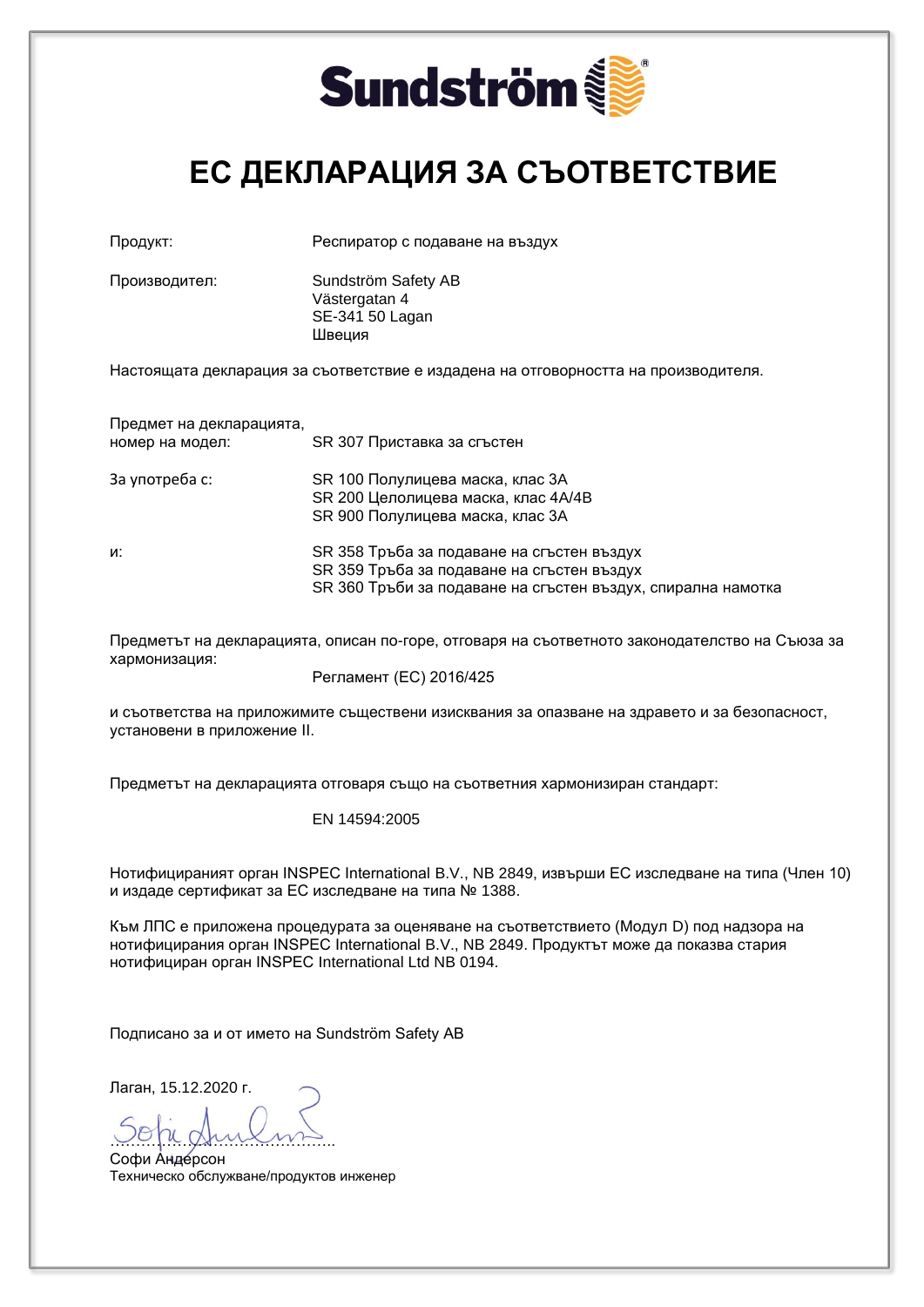

# **ES PROHLÁŠENÍ O SHODĚ**

Výrobek: Respirátory s nuceným přívodem vzduchu

Výrobce: Sundström Safety AB Västergatan 4 SE-341 50 Lagan Švédsko

Toto prohlášení o shodě je vydáno na výlučnou odpovědnost výrobce.

| Předmět prohlášení,<br>model číslo: | SR 307 Zásobník stlačeného vzduchu                                                                                                              |
|-------------------------------------|-------------------------------------------------------------------------------------------------------------------------------------------------|
| Pro použití s:                      | SR 100 Polomaska, třída 3A<br>SR 200 Celoobličejová maska, třída 4A/4B<br>SR 900 Polomaska, třída 3A                                            |
| a:                                  | SR 358 Přívodní trubice stlačeného vzduchu<br>SR 359 Přívodní trubice stlačeného vzduchu<br>SR 360 Přívodní trubice stlačeného vzduchu, stočená |

Výše popsané předměty prohlášení jsou ve shodě s příslušnou harmonizační legislativou EU: nařízením Evropského parlamentu a Rady (EU) 2016/425

a splňuje základní požadavky na ochranu zdraví a bezpečnost stanovené v příloze II.

Předměty prohlášení jsou rovněž ve shodě s příslušnou harmonizační normou:

EN 14594:2005

Oznámený subjekt INSPEC International B.V., NB 2849, provedl EU přezkoušení typu (article 10) a vystavil certifikát EU přezkoušení typu č. 1388.

OOP podléhají posuzování shody (modul D) pod dohledem oznámeného subjektu INSPEC International B.V., NB 2849. Výrobek může vykazovat starý oznámený subjekt INSPEC International Ltd NB 0194.

Podepsáno jménem a v zastoupení Sundström Safety AB

V Laganu dne 15. 12. 2020

<u>voja gruioms</u>

Sofie Andersson Technický servis/produktová inženýrka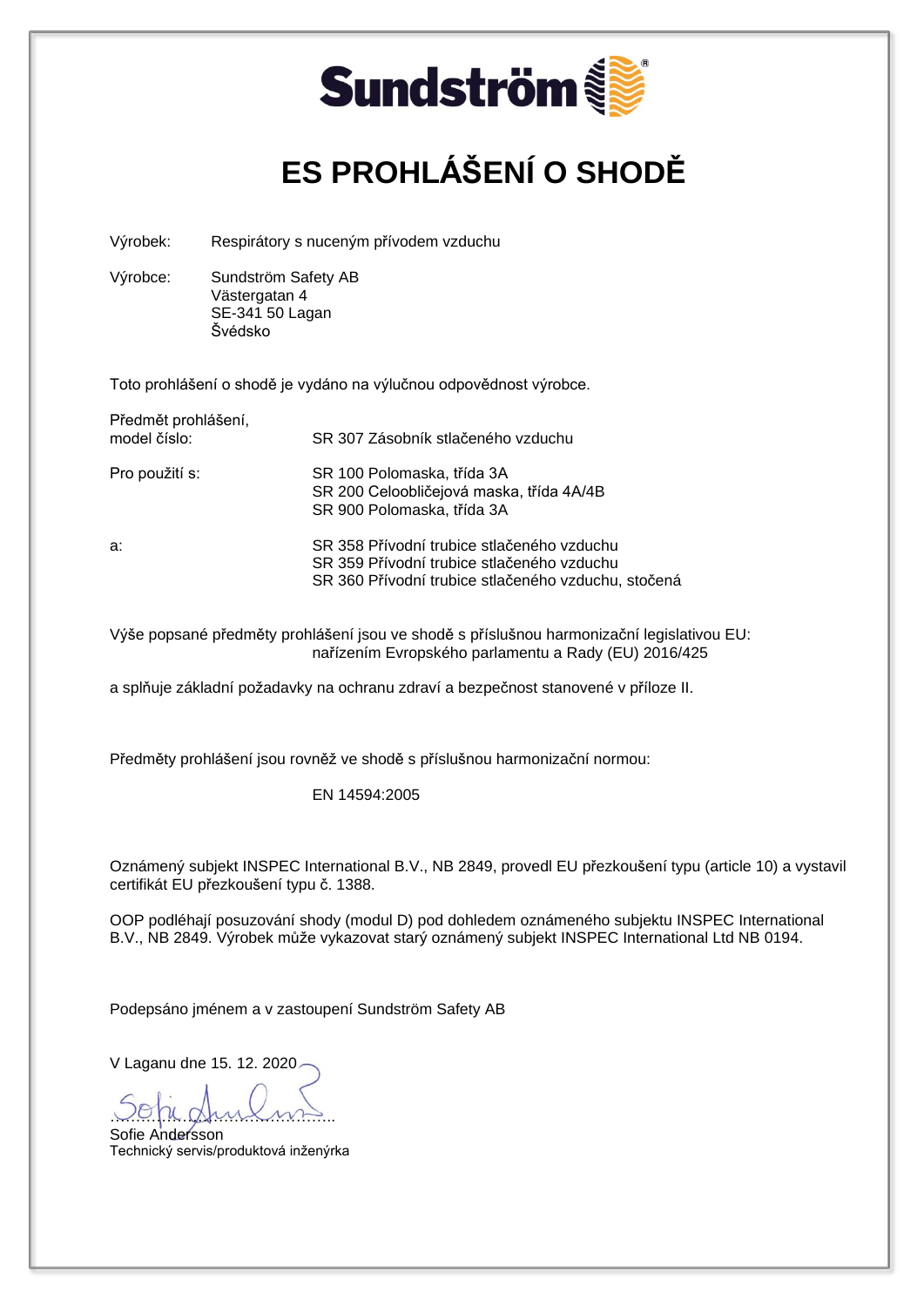

### **EU-OVERENSSTEMMELSESERKLÆRING**

Produkt: Luftforsynet åndedrætsværn

Producent: Sundström Safety AB Västergatan 4 SE-341 50 Lagan Sverige

Denne overensstemmelseserklæring udstedes på producentens ansvar.

Erklæringens genstande,

modelnr.: SR 307 Trykluftstilbehør

Til brug med: SR 100 Halvmaske, klasse 3A SR 200 Helmaske, klasse 4A/4B SR 900 Halvmaske, klasse 3A

og: SR 358 Trykluftforsyningsrør SR 359 Trykluftforsyningsrør SR 360 Trykluftforsyningsrør, spiralformet

Genstandene for erklæringen, som beskrevet ovenfor, er i overensstemmelse med den relevante EUharmoniseringslovgivning:

Forordning (EU) 2016/425

og opfylder de relevante væsentlige sikkerheds- og sundhedskrav, som er indeholdt i bilag II.

Genstandene for erklæringen er i også overensstemmelse med den relevante harmoniserede standard:

EN 14594:2005

Det bemyndigede organ INSPEC International B.V., NB 2849, har foretaget EU-typeafprøvningen (artikel 10) og har udstedt EU-typeafprøvningsattesten nr. 1388.

Det personlige værnemiddel er underlagt overensstemmelsesvurderingsproceduren (modul D) under overvågning af det bemyndigede organ INSPEC International B.V., NB 2849. Produktet kan vise det gamle bemyndigede organ INSPEC International Ltd NB 0194.

Underskrevet for og på vegne af Sundström Safety AB

…………………………………….. Sofie Andersson

Technical Service/Product Engineer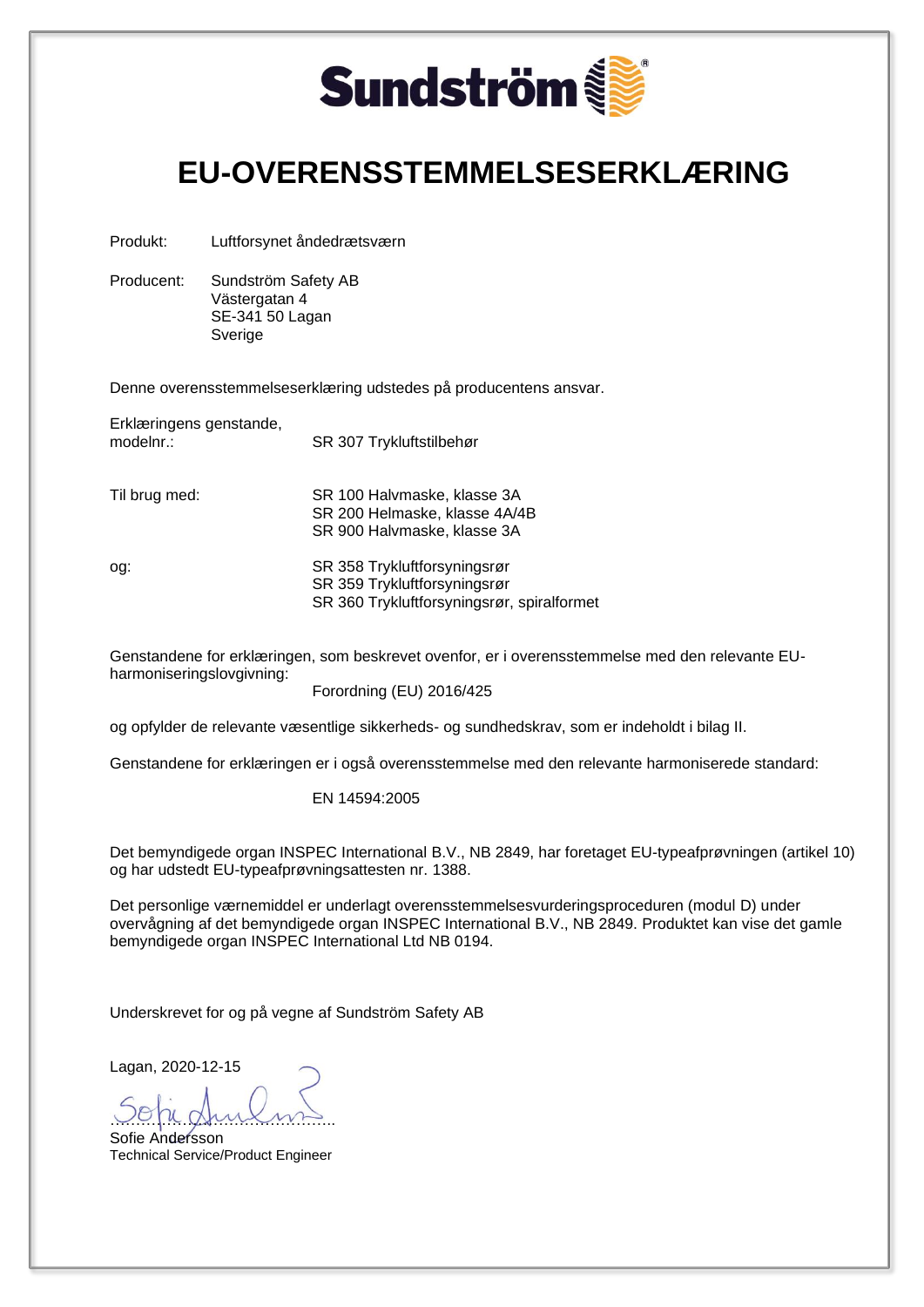|                                      |                                                                   | <b>Sundström</b>                                                                                                                                                                                                 |
|--------------------------------------|-------------------------------------------------------------------|------------------------------------------------------------------------------------------------------------------------------------------------------------------------------------------------------------------|
|                                      |                                                                   | <b>EU-KONFORMITÄTSERKLÄRUNG</b>                                                                                                                                                                                  |
| Produkt:                             |                                                                   | Atemschutzgerät mit Luftzufuhr                                                                                                                                                                                   |
| Hersteller:                          | Sundström Safety AB<br>Västergatan 4<br>SE-341 50 Lagan<br>Sweden |                                                                                                                                                                                                                  |
|                                      |                                                                   | Die alleinige Verantwortung für die Ausstellung dieser Konformitätserklärung trägt der Hersteller.                                                                                                               |
| Modell-Nummer:                       | Gegenstand der Erklärung,                                         | SR 307 Druckluftzusatz                                                                                                                                                                                           |
| Zur Verwendung mit:                  |                                                                   | SR 100 Halbmaske, Klasse 3A.<br>SR 200 Vollgesichtsmaske, Klasse 4A/4B<br>SR 900 Halbmaske, Klasse 3A                                                                                                            |
| und:                                 |                                                                   | SR 358 Druckluftschlauch<br>SR 359 Druckluftschlauch<br>SR 360 Spiral-Druckluftschlauch                                                                                                                          |
|                                      |                                                                   | Die oben beschriebenen Gegenstände der Erklärung erfüllen die geltenden<br>Harmonisierungsrechtsvorschriften der Union:<br>Verordnung (EU) 2016/425                                                              |
|                                      |                                                                   | und erfüllen die in Anhang II genannten wesentlichen Gesundheits- und Sicherheitsanforderungen.                                                                                                                  |
|                                      |                                                                   | Die Gegenstände der Erklärung erfüllen auch die einschlägige harmonisierte Norm:                                                                                                                                 |
|                                      |                                                                   | EN 14594:2005                                                                                                                                                                                                    |
|                                      |                                                                   | Die notifizierte Stelle INSPEC International B.V., NB 2849, hat die EU-Baumusterprüfung (Artikel 10)<br>durchgeführt und die EU-Baumusterprüfbescheinigung Nr. 1388 ausgestellt.                                 |
|                                      | International Ltd NB 0194.                                        | Die PSA unterliegt dem Konformitätsbewertungsverfahren (Modul D) unter Aufsicht der notifizierten Stelle<br>INSPEC International B.V., NB 2849. Das Produkt zeigt möglicherweise die alte benannte Stelle INSPEC |
|                                      |                                                                   | Unterschrieben für und im Auftrag von Sundström Safety AB                                                                                                                                                        |
| Lagan, 15.12.2020<br>Sofie Andersson |                                                                   |                                                                                                                                                                                                                  |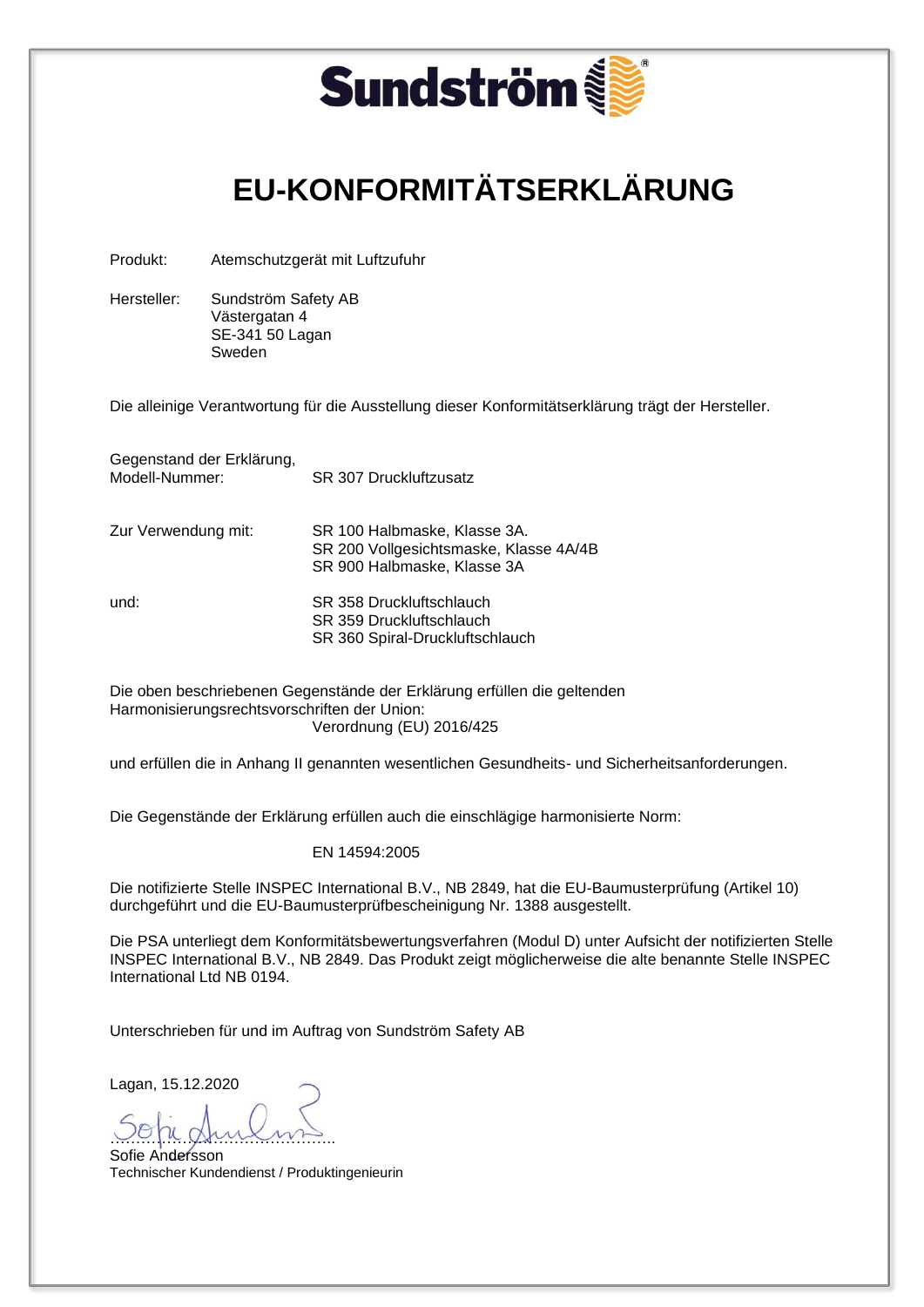

## **ΔΗΛΩΣΗ ΣΥΜΜΟΡΦΩΣΗΣ ΕΚ**

Προϊόν: Αναπνευστική συσκευή που τροφοδοτείται με αέρα

Κατασκευαστής: Sundström Safety AB Västergatan 4 SE-341 50 Lagan Σουηδία

Η παρούσα δήλωση συμμόρφωσης εκδίδεται υπό την αποκλειστική ευθύνη του κατασκευαστή.

| Αντικείμενο της δήλωσης,<br>αριθμός μοντέλου: | SR 307 Προσάρτημα πεπιεσμένου αέρα                                                                                                                                       |
|-----------------------------------------------|--------------------------------------------------------------------------------------------------------------------------------------------------------------------------|
| Για χρήση με:                                 | SR 100 Μάσκες ημίσειας κάλυψης προσώπου, κατηγορία 3A<br>SR 200 Μάσκα πλήρους κάλυψης προσώπου, κατηγορία 4A/4B<br>SR 900 Μάσκες ημίσειας κάλυψης προσώπου, κατηγορία 3A |
| και:                                          | SR 358 Σωλήνας παροχής πεπιεσμένου αέρα<br>SR 359 Σωλήνας παροχής πεπιεσμένου αέρα<br>SR 360 Σωλήνας παροχής πεπιεσμένου αέρα, σπειροειδής τύπου σπιράλ                  |

Τα ανωτέρω περιγραφόμενα αντικείμενα της παρούσας δήλωσης είναι σύμμορφα με τη σχετική ευρωπαϊκή νομοθεσία περί εναρμόνισης:

Κανονισμός (ΕΕ) 2016/425

και ικανοποιούν τις εφαρμοστέες ουσιώδεις απαιτήσεις περί υγείας και ασφάλειας που ορίζονται στο Παράρτημα II.

Τα αντικείμενα της παρούσας δήλωσης είναι επίσης σύμμορφα με τη σχετικό εναρμονισμένο πρότυπο:

#### EN 14594:2005

Ο κοινοποιημένος φορέας, INSPEC International B.V., NB 2849, διεξήγαγε την εξέταση τύπου ΕΚ (Άρθρο 10) και εξέδωσε το πιστοποιητικό εξέτασης τύπου ΕΚ υπ' αριθμόν 1388.

Ο ατομικός εξοπλισμός προστασίας υπόκειται στη διαδικασία αξιολόγησης συμμόρφωσης (Μονάδα D) υπό την εποπτεία του κοινοποιημένου φορέα INSPEC International B.V., NB 2849. Το προϊόν ενδέχεται να εμφανίζει τον παλιό κοινοποιημένο οργανισμό INSPEC International Ltd NB 0194.

Υπογράφηκε εκ μέρους και για λογαριασμό της Sundström Safety AB

<u>voja gruiomis</u> Sofie Andersson

Μηχανικός Προϊόντων / Τεχνικής Υποστήριξης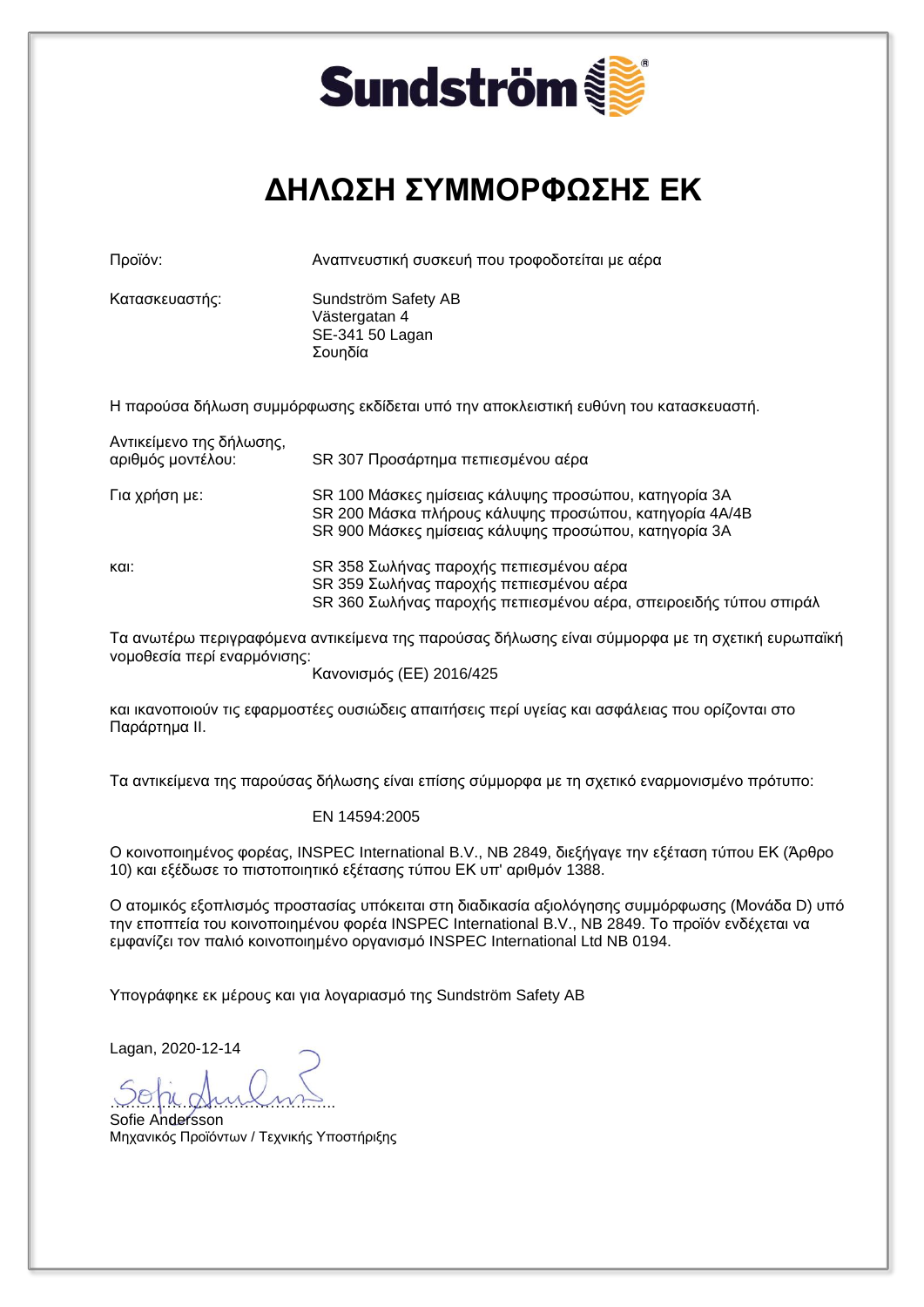

### **EU DECLARATION OF CONFORMITY**

Product: Air fed respirator

Manufacturer: Sundström Safety AB Västergatan 4 SE-341 50 Lagan Sweden

This declaration of conformity is issued under the sole responsibility of the manufacturer.

SR 307 Compressed air attachment

SR 200 Full face mask, class 4A/4B

SR 900 Half mask, class 3A

| Object of the declaration, |  |
|----------------------------|--|
| model number:              |  |

For use with: SR 100 Half mask, class 3A

and: SR 358 Compressed air supply tube SR 359 Compressed air supply tube SR 360 Compressed air supply tube, spiral coiled

The objects of the declaration described above are in conformity with the relevant Union harmonisation legislation:

Regulation (EU) 2016/425

and fulfils the applicable essential health and safety requirements set out in Annex II.

The objects of the declaration are also in conformity with the relevant harmonised standard:

#### EN 14594:2005

The notified body INSPEC International B.V., NB. 2849, performed the EU type-examination (Article 10) and issued the EU type-examination certificate No. 1388.

The PPE is subject to the conformity assessment procedure (Modul D) under surveillance of the notified body INSPEC International B.V., NB. 2849. Product may show the old notified body INSPEC International Ltd, NB 0194.

Signed for and behalf of Sundström Safety AB

……………………………………..

Sofie Andersson Technical Service/Product Engineer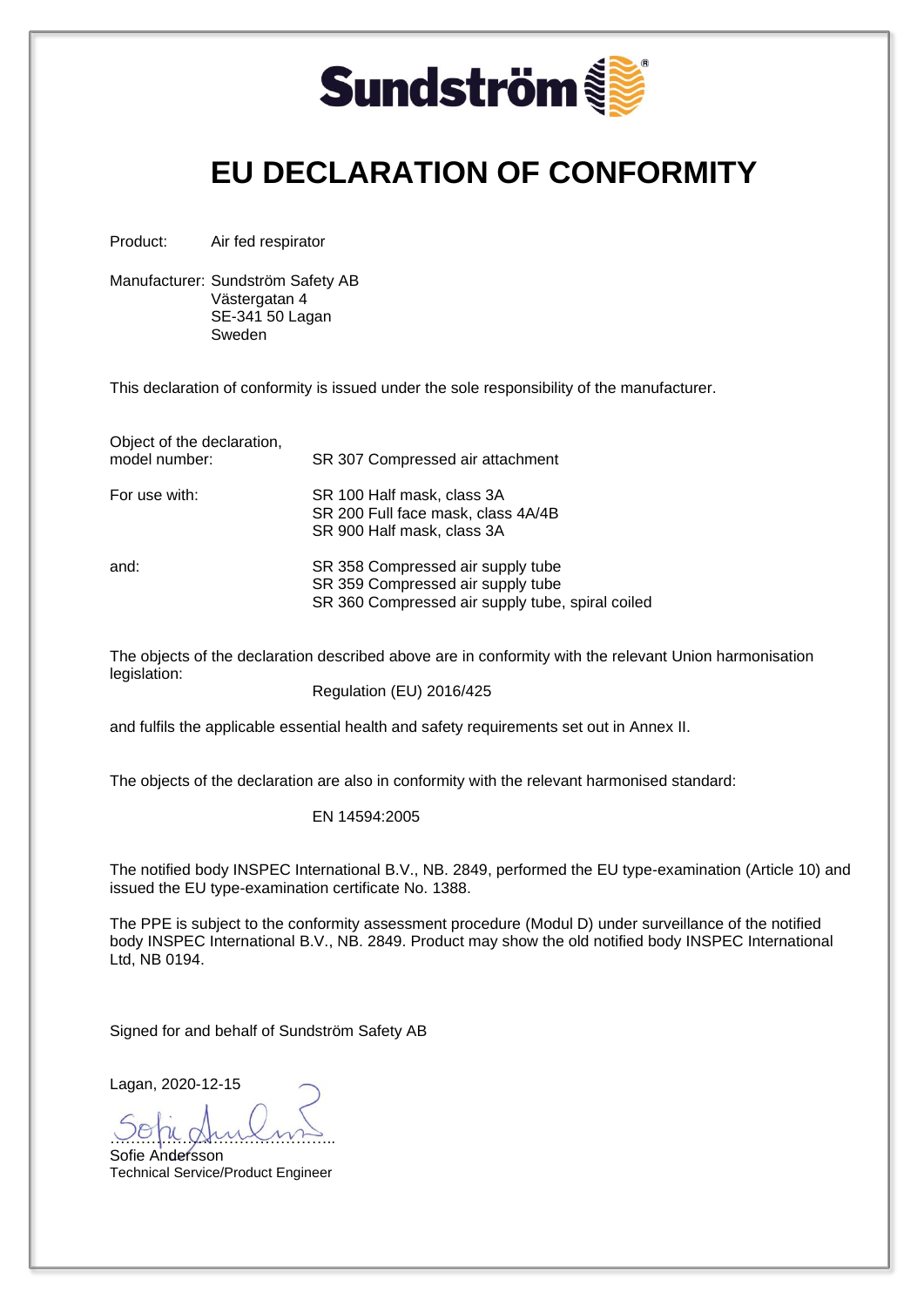

# **DECLARACIÓN DE CONFORMIDAD UE**

Producto: Respirador con suministro de aire

Fabricante: Sundström Safety AB Västergatan 4 SE-341 50 Lagan (Suecia) Suecia

La presente declaración de conformidad se publica bajo la responsabilidad exclusiva del fabricante.

Objeto de la declaración: Número de modelo: SR 307 Accesorio de aire comprimido

| Para utilizarse con: | SR 100 Semimáscara, clase 3A<br>SR 200 Máscara complete, clase 4A/4B<br>SR 900 Semimáscara, clase 3A                      |
|----------------------|---------------------------------------------------------------------------------------------------------------------------|
| y:                   | SR 358 Manguera de aire comprimido<br>SR 359 Manguera de aire comprimido<br>SR 360 Manguera en espiral de aire comprimido |

Los objetos de la declaración descritos más arriba cumplen con la legislación comunitaria de armonización pertinente:

Reglamento (UE) 2016/425

Además, cumple con los requisitos esenciales de seguridad y de salud aplicables recogidos en el anexo II.

Los objetos de la declaración cumplen igualmente con la norma armonizada pertinente:

#### EN 14594:2005

El organismo notificado NB 2849 INSPEC International B.V. ha llevado a cabo el examen CE de tipo (Artículo 10) y ha emitido la homologación n.º 1388.

El EPI está sujeto al procedimiento de evaluación de la conformidad (Módulo D) bajo la supervisión del organismo notificado NB 2849 INSPEC International B.V. El producto puede mostrar el antiguo organismo notificado INSPEC International Ltd NB 0194.

Firmado en nombre de Sundström Safety AB

En Lagan, a 15 de diciembre de 2020

……………………………………..

Sofie Andersson Servicio técnico / Ingeniero de producto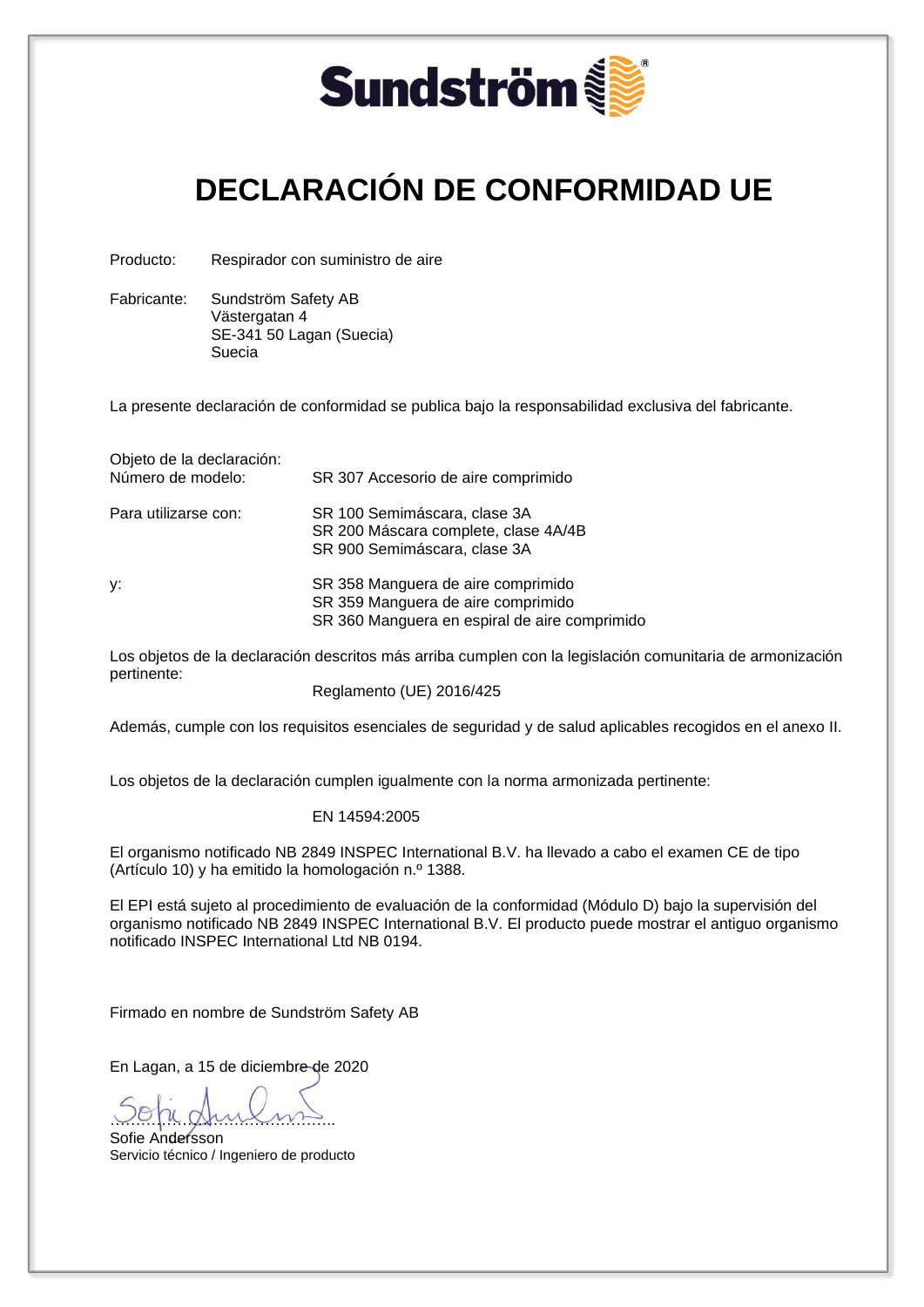

### **ELi VASTAVUSDEKLARATSIOON**

Toode: Õhuga varustatav respiraator

Tootja: Sundström Safety AB Västergatan 4 SE-341 50 Lagan Rootsi

See vastavusdeklaratsioon on välja antud tootja ainuvastutusel.

| Deklaratsiooni eseme<br>mudeli number: | SR 307 Suruõhuliitmik                                                                                             |
|----------------------------------------|-------------------------------------------------------------------------------------------------------------------|
|                                        | Mõeldud kasutamiseks koos: SR 100 Poolmask, klass 3A<br>SR 200 Täismask, klass 4A/4B<br>SR 900 Poolmask, klass 3A |
| ja:                                    | SR 358 Suruõhu etteandevoolik<br>SR 359 Suruõhu etteandevoolik<br>SR 360 Suruõhu etteandevoolik, spiraalne        |

Ülalkirjeldatud deklaratsiooni esemed on vastavuses asjakohaste Euroopa Liidu ühtlustamise õigusaktidega:

määrus (EL) 2016/425

ja täidavad lisas II sätestatud kohaldatavaid peamisi tervise ja ohutuse nõudeid.

Deklaratsiooni esemed on samuti vastavuses asjakohase ühtlustatud standardiga:

#### EN 14594:2005

Teavitatud asutus INSPEC International B.V., NB 2849, viis läbi ELi tüübihindamise (artikkel 10) ja väljastas ELi tüübihindamise sertifikaadi nr 1388.

PPE on vastavuse hindamisprotseduuri (moodul D) esemeks teavitatud asutuse INSPEC International B.V., NB 2849 järelevalve all. Toode võib näidata vana teavitatud asutust INSPEC International Ltd NB 0194.

Allakirjutatud Sundström Safety AB poolt ja eest

<u>voja gruiomis</u> Sofie Andersson

Tehniliste teenuste/toodete insener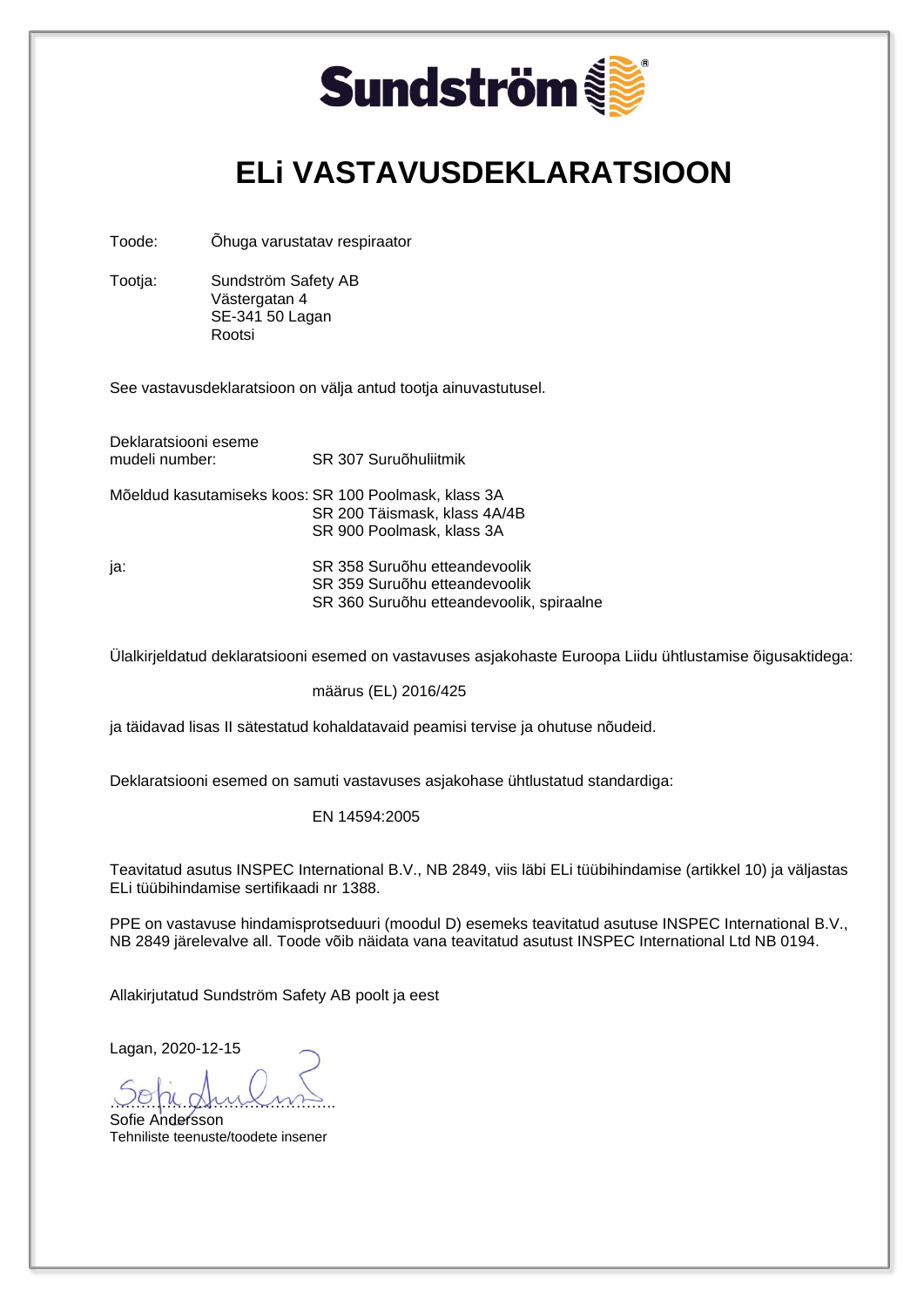

### **EU-VAATIMUSTENMUKAISUUSVAKUUTUS**

Tuote: Paineilmahengityssuojain

Valmistaja: Sundström Safety AB Västergatan 4 SE-341 50 Lagan Ruotsi

Tämä vaatimustenmukaisuusvakuutus on annettu valmistajan yksinomaisella vastuulla.

| Vakuutuksen kohde,<br>mallinumero: | <b>SR 307 Paineilmalaite</b>          |
|------------------------------------|---------------------------------------|
| Käytettäväksi seuraavien           |                                       |
| tuotteiden kanssa:                 | SR 100 Puolinaamari, luokan 3A        |
|                                    | SR 200 Kokonaamari, luokan 4A/4B      |
|                                    | SR 900 Puolinaamari, luokan 3A        |
| ja:                                | SR 358 Paineilmaletku                 |
|                                    | SR 359 Paineilmaletku                 |
|                                    | SR 360 Paineilmaletku. kelattu kierre |

Edellä kuvattu vakuutuksen kohde on asiaa koskevan unionin yhdenmukaistamislainsäädännön vaatimusten mukainen:

Asetus (EU) 2016/425

ja täyttää liitteessä II määritetyt asiaa koskevat olennaiset terveyteen ja turvallisuuteen liittyvät vaatimukset.

Vakuutuksen kohde on myös asiaa koskevan yhdenmukaistetun standardin vaatimusten mukainen:

#### EN 14594:2005

Ilmoitettu laitos, INSPEC International B.V., NB 2849, suoritti EU-tyyppitarkastuksen (10 artikla) ja antoi EUtyyppitarkastustodistuksen N:o 1388.

Henkilösuojaimiin sovelletaan asianmukaisia vaatimustenmukaisuuden arviointimenettelyjä (Moduuli D) ilmoitetun laitoksen, INSPEC International B.V., NB 2849, valvonnassa. Tuote voi näyttää vanhan ilmoitetun laitoksen INSPEC International Ltd NB 0194.

Sundström Safety AB:n puolesta allekirjoittanut

Lagan, 15.12.2020

……………………………………..

Sofie Andersson Tekninen palvelu / Tuotesuunnittelija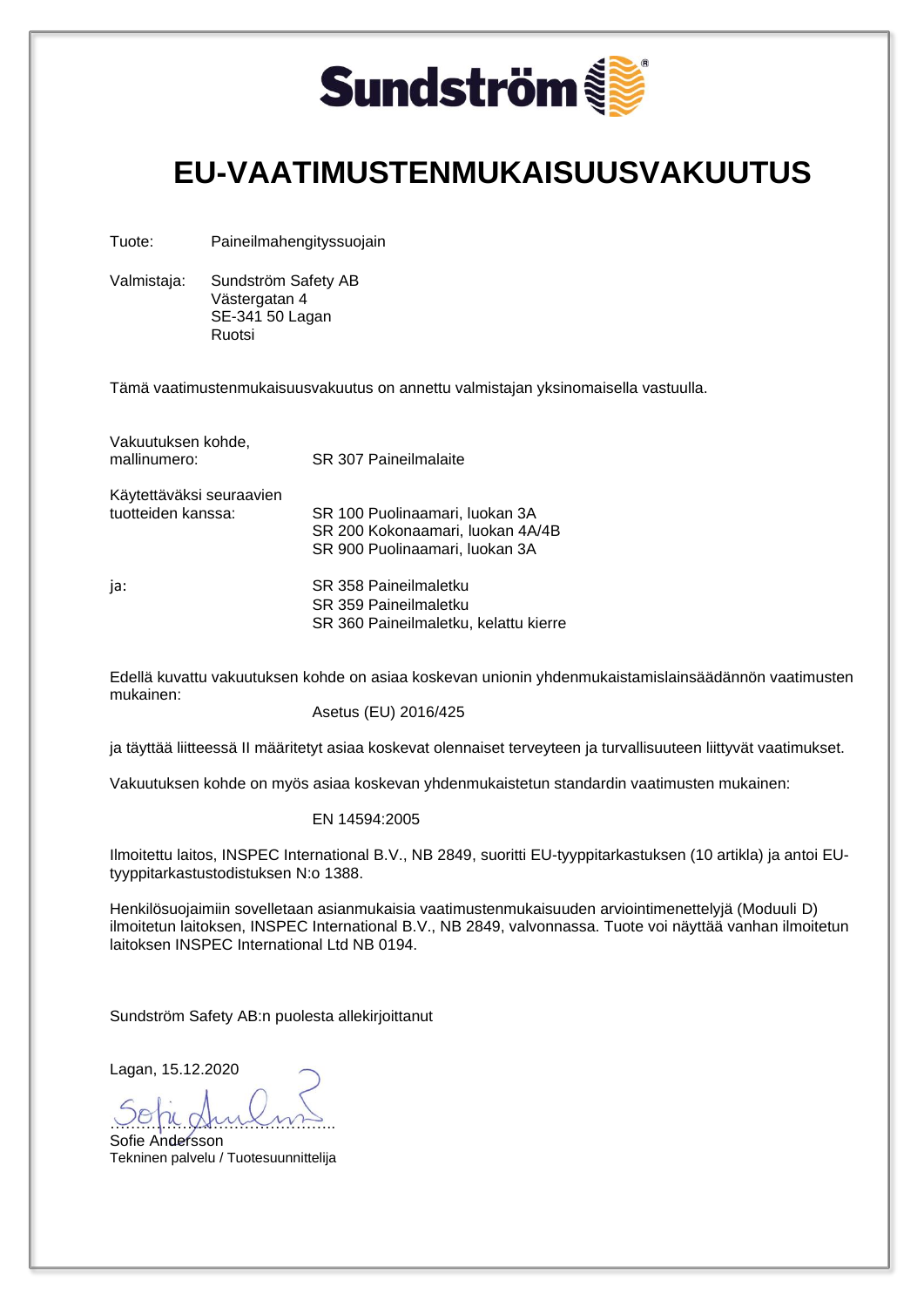

# **DÉCLARATION DE CONFORMITÉ EUROPÉENNE**

Produit : Respirateur alimenté en air

Fabricant : Sundström Safety AB Västergatan 4 SE-341 50 Lagan Suède

Cette déclaration de conformité est émise sous la responsabilité exclusive du fabricant.

| Objet de la déclaration,<br>numéro de modèle : | SR 307 Adaptateur à air comprimé                                                                                                                |
|------------------------------------------------|-------------------------------------------------------------------------------------------------------------------------------------------------|
| À utiliser avec :                              | SR 100 Demi-masque, classe 3A<br>SR 200 Masque complet, classe 4A/4B<br>SR 900 Demi-masque, classe 3A                                           |
| et :                                           | SR 358 Tube d'alimentation en air comprimé<br>SR 359 Tube d'alimentation en air comprimé<br>SR 360 Tubes d'alimentation en air comprimé, spiral |

Les objets de la déclaration, décrits ci-dessus, sont conformes à la législation d'harmonisation de l'Union européenne pertinente :

Règlement (UE) 2016/425

et remplissent les conditions essentielles applicables de santé et de sécurité détaillées en Annexe II.

Les objets de la déclaration sont également conformes à la norme harmonisée pertinente :

#### EN 14594:2005

INSPEC International B.V., l'organisme notifié NB 2849, a mené l'examen européen de type (Article 10) et a émis le certificat européen d'examen de type n° 1388.

L'EPI est soumis à la procédure d'évaluation de conformité (Module D) sous la surveillance de l'organisme notifié NB 2849, INSPEC International B.V. Le produit peut montrer l'ancien organisme notifié INSPEC International Ltd NB 0194.

Signé par et au nom de Sundström Safety AB

Lagan, le 15/12/2020

……………………………………..

Sofie Andersson Ingénieur produit/service technique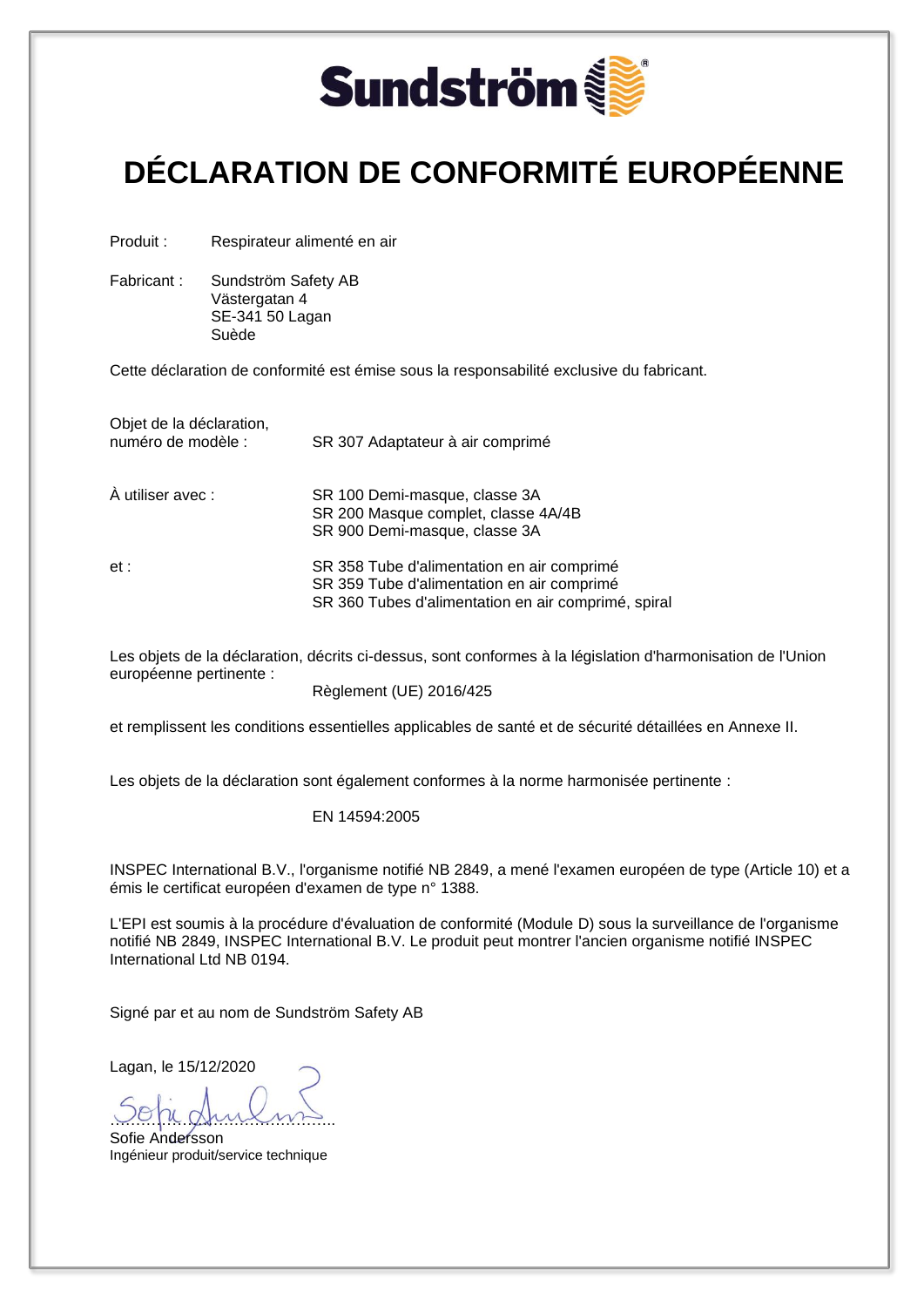

## **EU MEGFELELŐSÉGI NYILATKOZAT**

Termék: Levegőbetáplálásos légzőkészülék

Gyártó: Sundström Safety AB Västergatan 4 SE-341 50 Lagan Svédország

Ez a megfelelőségi nyilatkozat a gyártó kizárólagos felelőssége mellett került kiadásra.

A nyilatkozat tárgya, típusszám: SR 307 Sűrített levegős kiegészítő

A következővel

használható: SR 100 Félálarc, class 3A

SR 200 Teljes álarc, class 4A/4B SR 900 Félálarc, class 3A

és: SR 358 Sűrítettlevegő-cső SR 359 Sűrítettlevegő-cső SR 360 Sűrítettlevegő-cső, spirál alakú

A nyilatkozat tárgyai megfelelnek a vonatkozó uniós harmonizációs jogszabályoknak: (EU) 2016/425 rendelet

és megfelel a II. mellékletben meghatározott alapvető egészségvédelmi és biztonsági követelményeknek.

A nyilatkozat tárgyai megfelelnek a vonatkozó harmonizált szabványnak:

#### EN 14594:2005

Az INSPEC International B.V., NB 2849 bejelentett szervezet elvégezte az EU típusvizsgálatot (10. cikk), és kiadta az 1388. számú típustanúsítványt.

A PPE-t az INSPEC International B.V., NB 2849 bejelentett szervezet felügyelete alatt megfelelőségértékelési eljárás (D modul) alá vetik. A terméken szerepelhet a régi bejelentett szervezet, az INSPEC International Ltd NB 0194.

A Sundström Safety AB számára és nevében aláírva

…………………………………….. Sofie Andersson

Műszaki szolgálat/Termékmérnök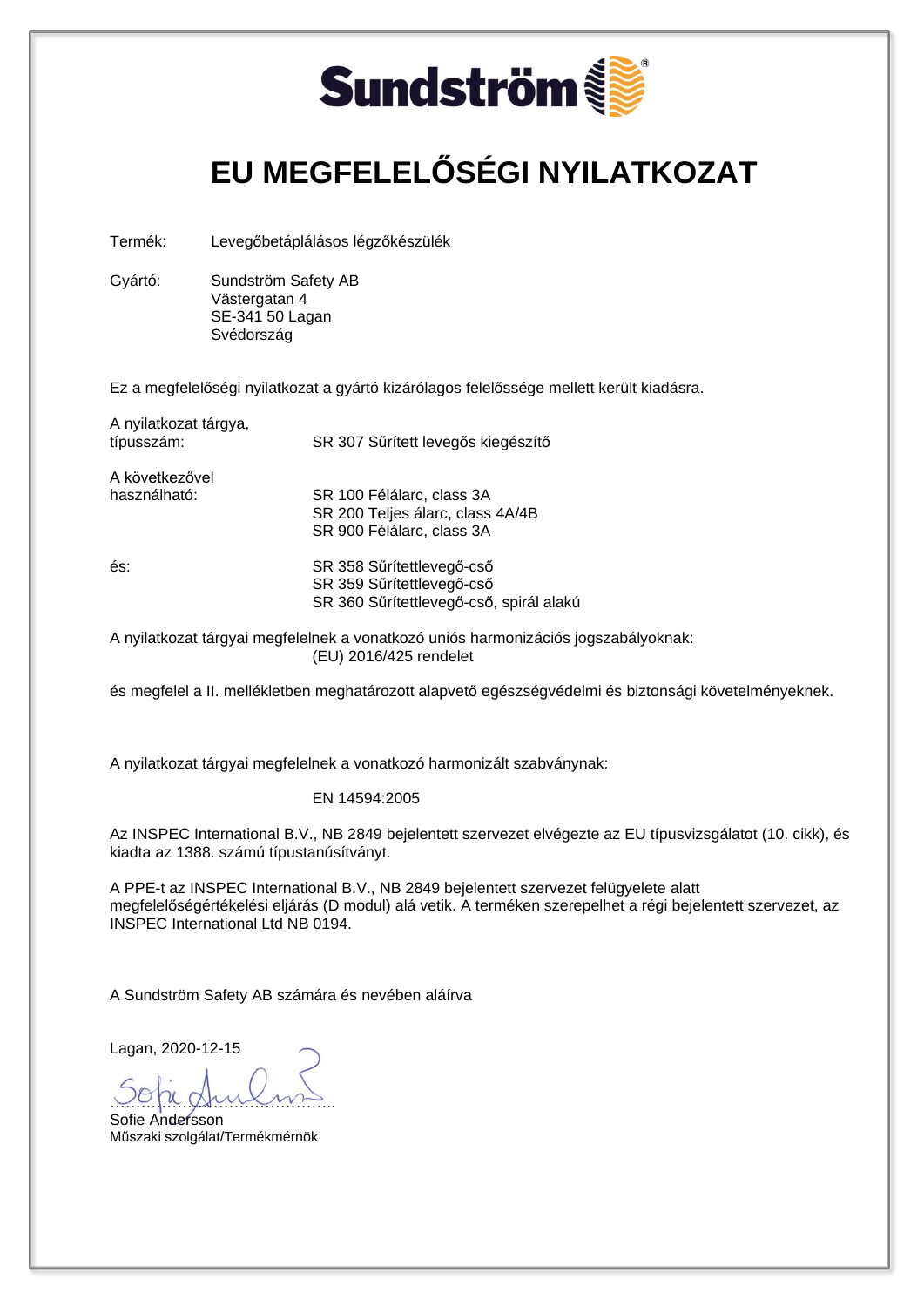

### **DICHIARAZIONE DI COMFORMITÀ DELL'UE**

Prodotto: Respiratore ad aria compressa

Produttore: Sundström Safety AB Västergatan 4 SE-341 50 Lagan Svezia

La presente dichiarazione di conformità viene rilasciata sotto la sola responsabilità del produttore.

Oggetto della dichiarazione,<br>numero modello: SR 307 Kit per aria compressa

Da utilizzarsi con: SR 100 Semimaschera, classe 3A

e: SR 358 Tubo di alimentazione dell'aria compressa SR 359 Tubo di alimentazione dell'aria compressa SR 360 Tubo di alimentazione dell'aria compressa, spiralato

Gli oggetti della dichiarazione sopra descritti sono conformi alla relativa normativa di armonizzazione dell'Unione:

SR 200 Maschera integrale, classe 4A/4B

SR 900 Semimaschera, classe 3A

Regolamento (UE) 2016/425

e soddisfano i requisiti essenziali di salute e sicurezza di cui all'Allegato II.

Gli oggetti della dichiarazione sono inoltre conformi alla relativa norma armonizzata:

EN 14594:2005

L'organismo notificato INSPEC International B.V., NB 2849, ha effettuato l'esame UE del tipo (Articolo 10) e ha emesso il certificato di esame UE del tipo num. 1388.

Il DPI è soggetto alla procedura di valutazione di conformità (Modulo D) sotto la sorveglianza dell'organismo notificato INSPEC International B.V., NB 2849. Il prodotto può mostrare il vecchio ente notificato INSPEC International Ltd NB 0194.

Firmato a nome e per conto di Sundström Safety AB

Lagan, 15/12/2020

……………………………………..

Sofie Andersson Servizio tecnico/Ingegnere di produzione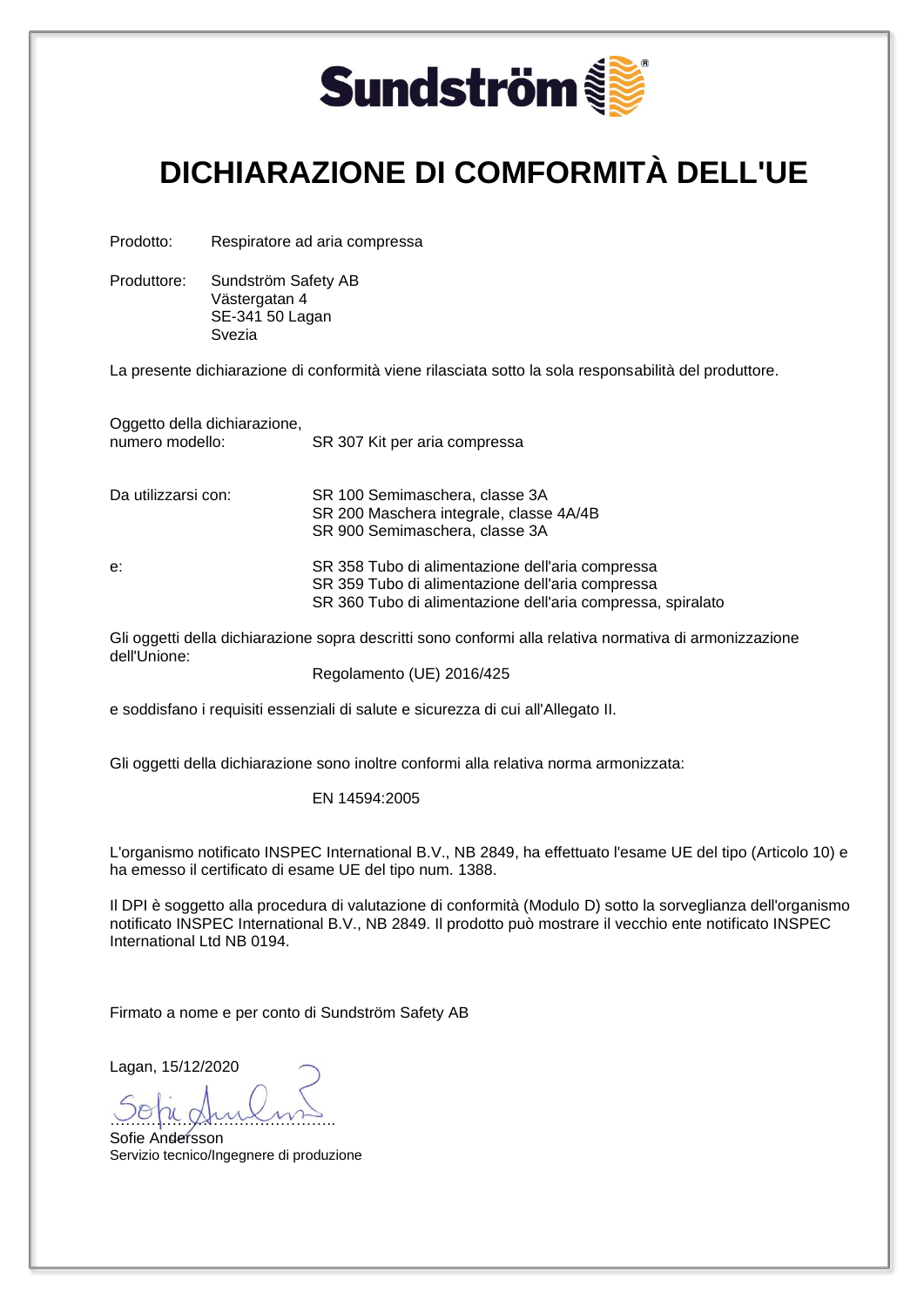

### **ES ATITIKTIES DEKLARACIJA**

Produktas: Tiekiamo oro respiratorius

Gamintojas: "Sundström Safety AB" Västergatan 4 SE-341 50 Lagan Švedija

Ši atitikties deklaracija išduodama gamintojo atsakomybe.

| Deklaracijos objektas, |                                                               |
|------------------------|---------------------------------------------------------------|
| modelio numeris:       | SR 307 Suspausto oro irenginys                                |
| Skirta naudoti su:     | SR 100 Puse veido dengianti kaukė, 3A klasės                  |
|                        | SR 200 Visa veida dengianti kaukė, 4A/4B klasės               |
|                        | SR 900 Puse veido dengianti kaukė, 3A klasės                  |
| ir:                    | SR 358 Suslėgtojo oro tiekimo vamzdelis                       |
|                        | SR 359 Suslegtojo oro tiekimo vamzdelis                       |
|                        | SR 360 Suslegtojo oro tiekimo vamzdeliai su apsaugine spirale |

Pirmiau apibūdinti deklaracijos objektai atitinka aktualius Sajungos derinamuosius teisės aktus: Reglamentą (ES) 2016/425

ir taikomus esminius sveikatos ir saugos reikalavimus, nurodytus II priede.

Deklaracijos objektai taip pat atitinka aktualų suderintąjį standartą:

EN 14594:2005

Notifikuotoji institucija "INSPEC International B.V.", NB 2849, atliko ES tipo patikrinimą (10 straipsnis) ir išdavė ES tipo patikrinimo sertifikatą Nr. 1388.

PPE atitinka vertinimo procedūrą (D modulis), atliktą prižiūrint notifikuotajai institucijai "INSPEC International B.V.", NB 2849. Gaminyje gali būti rodoma senoji notifikuotoji įstaiga INSPEC International Ltd NB 0194.

"Sundström Safety AB" vardu pasirašo

Laganas, 2020-12-15

…………………………………….. Sofie Andersson

Techninės priežiūros / produktų inžinierė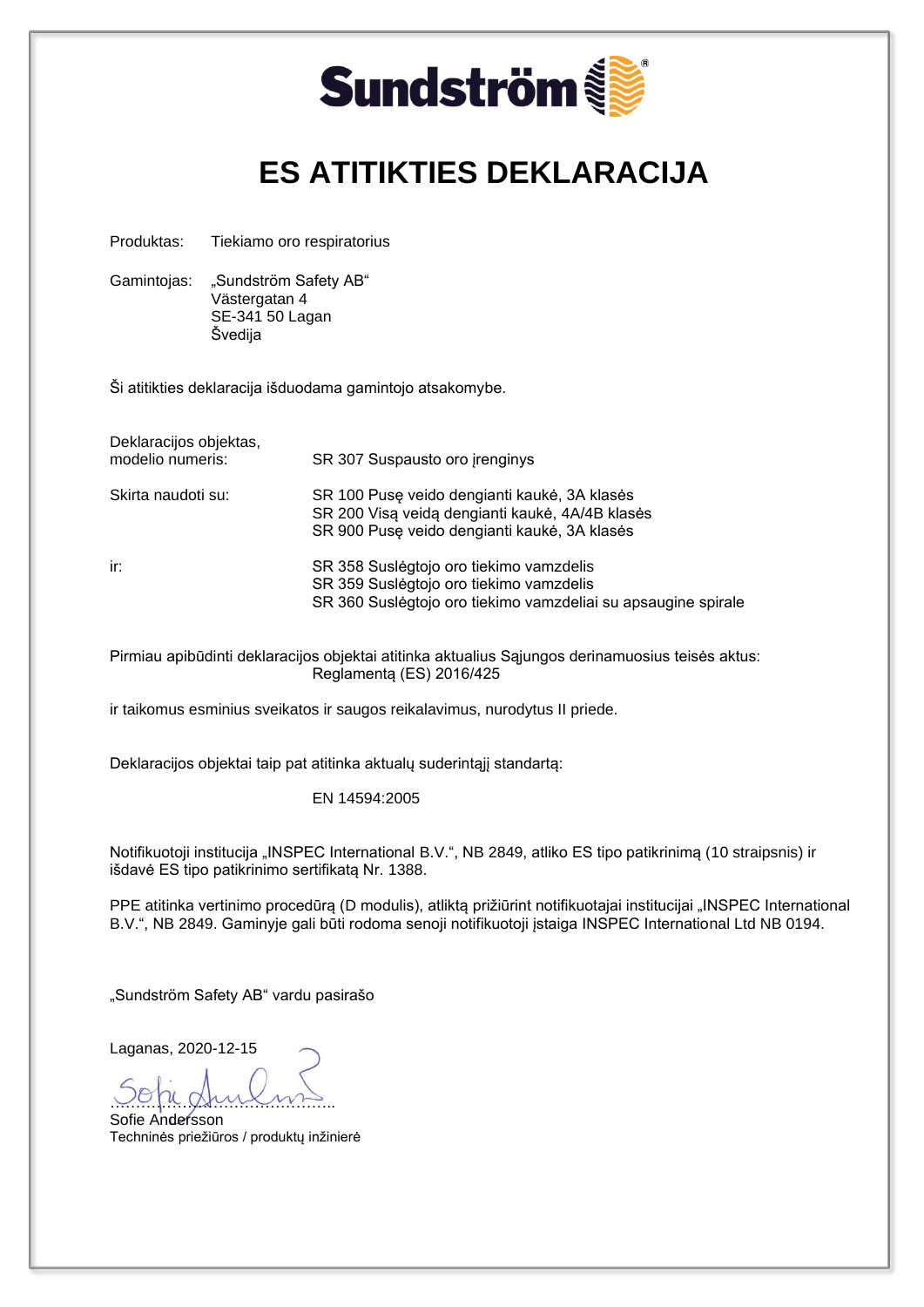

## **ES ATBILSTĪBAS DEKLARĀCIJA**

Izstrādājums: Gaisa padeves respirators

Ražotājs: Sundström Safety AB Västergatan 4 SE-341 50 Lagan Zviedrija

Par šīs atbilstības deklarācijas izdošanu atbildību uzņemas vienīgi ražotājs.

| Deklarācijas objekts,<br>modela numurs: | SR 307 Saspiesta gaisa palīgierīce                                                                                                             |
|-----------------------------------------|------------------------------------------------------------------------------------------------------------------------------------------------|
| Lietošanai kopā ar:                     | SR 100 Pusmaska, klasi 3A<br>SR 200 Visas sejas maska, klasi 4A/4B<br>SR 900 Pusmaska, klasi 3A                                                |
| un:                                     | SR 358 Saspiesta gaisa padeves caurule<br>SR 359 Saspiesta gaisa padeves caurule<br>SR 360 Saspiesta gaisa padeves caurule, satīta spirālveidā |

Iepriekš aprakstītie deklarācijas objekti atbilst attiecīgajiem Savienības saskaņošanas tiesību aktiem: Regula (ES) 2016/425

un atbilst piemērojamajām būtiskajām II pielikumā noteiktajām prasībām par veselību un drošumu.

Deklarācijas objekti atbilst arī attiecīgajam saskaņotajam standartam:

EN 14594:2005

Pilnvarotā institūcija INSPEC International B.V., NB 2849, veica ES tipa pārbaudi (10. Pants) un izsniedza ES tipa pārbaudes sertifikātu Nr. 1388.

Uz IAL attiecas atbilstības novērtēšanas procedūra (D modulis), kas jāuzrauga pilnvarotajai institūcijai INSPEC International B.V., NB 2849. Produktā var būt redzama vecā paziņotā institūcija INSPEC International Ltd NB 0194.

Parakstīts Sundström Safety AB vārdā

Lagan, 15.12.2020.

<u>voja gruioms</u> Sofija Andersone (*Sofie Andersson*), tehniskās apkopes/izstrādājumu mehāniķe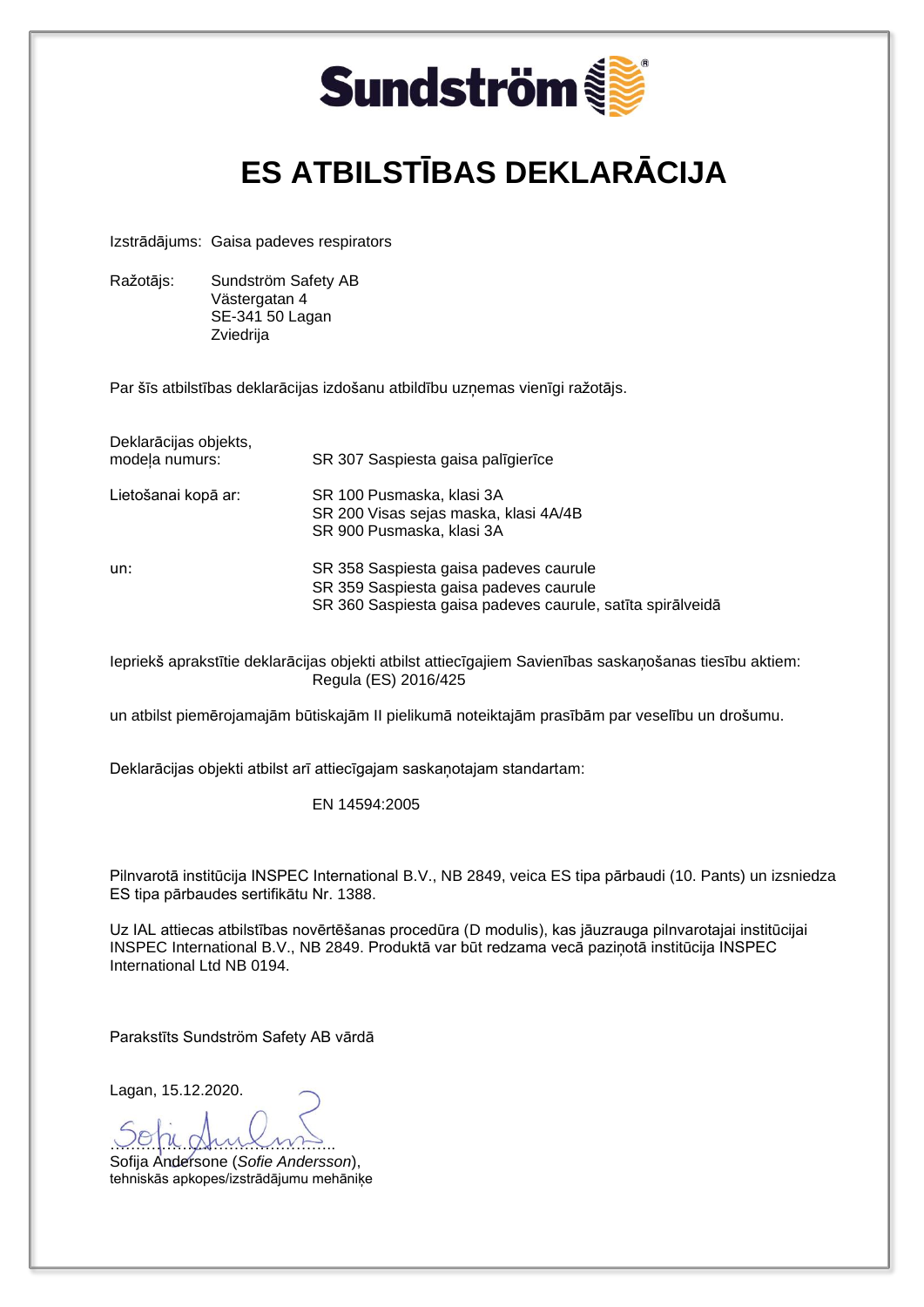

### **EU-CONFORMITEITSVERKLARING**

Product: Ademhalingsbescherming met luchttoevoer

Fabrikant: Sundström Safety AB Västergatan 4 SE-341 50 Lagan Zweden

Deze conformiteitsverklaring wordt op eigen verantwoording van de fabrikant verstrekt.

Voorwerp van de verklaring, modelnummer: SR 307 Persluchtaccessoire

Voor gebruik met: SR 100 Halfgelaatsmasker, klasse 3A

SR 200 Volgelaatsmasker, klasse 4A/4B

en: SR 358 Persluchtaanvoerleiding SR 359 Persluchtaanvoerleiding SR 360 Persluchtaanvoerleiding, spiraalvormig opgerold

De hierboven beschreven voorwerpen van de verklaring zijn conform de desbetreffende harmonisatiewetgeving van de EU:

Verordening (EU) 2016/425

en voldoet aan de geldende essentiële gezondheids- en veiligheidseisen uiteengezet in Bijlage II.

SR 900 Halfgelaatsmasker, klasse 3A

De hierboven beschreven voorwerpen zijn eveneens conform de relevante geharmoniseerde norm:

#### EN 14594:2005

De aangemelde instantie INSPEC International B.V., NB 2849 heeft het EU-typeonderzoek (Artikel 10) verricht en het certificaat van EU-typeonderzoek nr. 1388. afgegeven.

Het PBM is onderworpen aan de conformiteitsbeoordelingsprocedure (Module D) onder toezicht van de aangemelde instantie INSPEC International B.V., NB 2849. Product kan de oude aangemelde instantie INSPEC International Ltd NB 0194 tonen.

Ondertekend voor en namens Sundström Safety AB

Lagan, 15.12.2020

<u>voja gruioms</u>

Sofie Andersson Technical Service/Product Engineer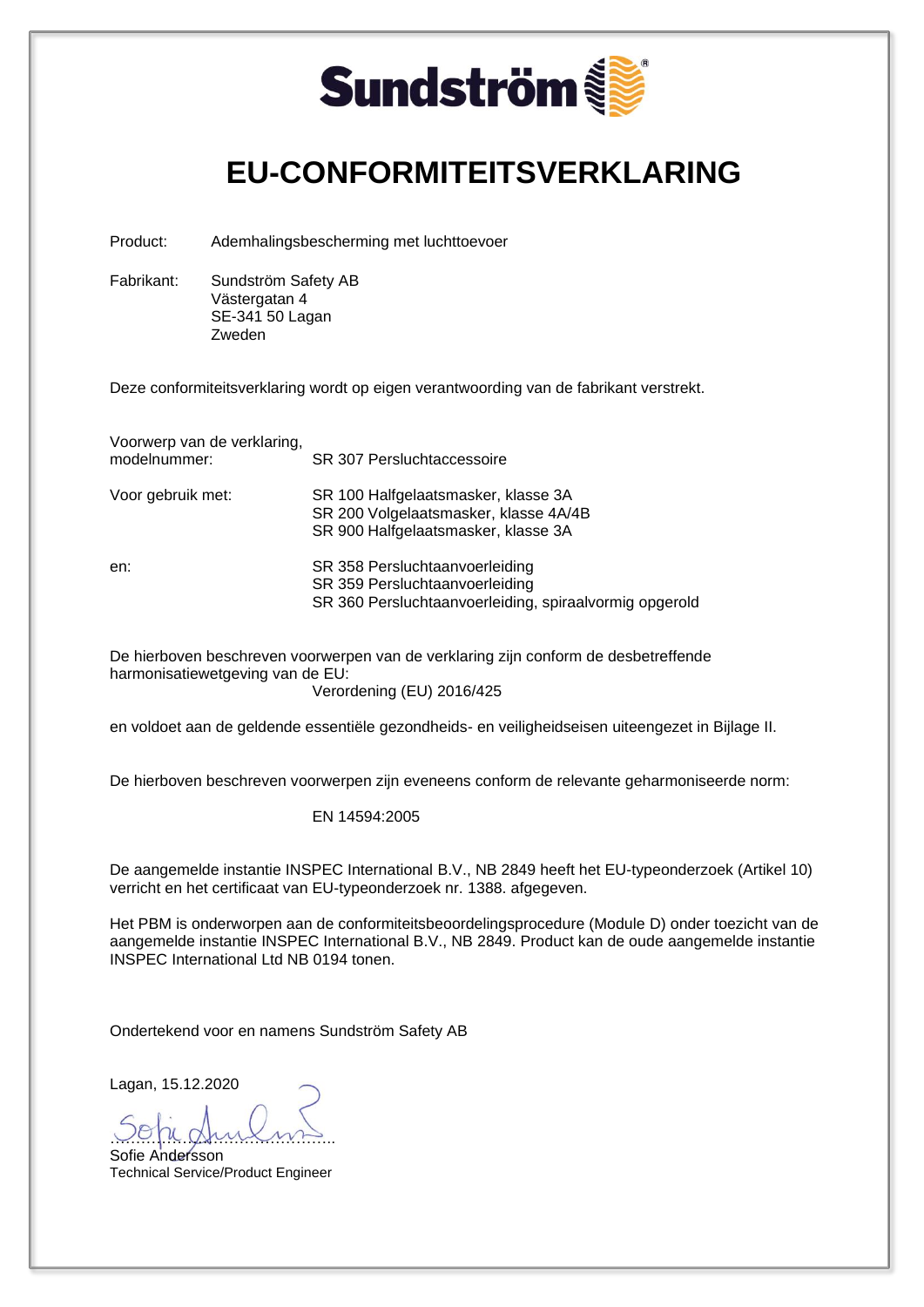

Sofie Andersson Technical Service/Product Engineer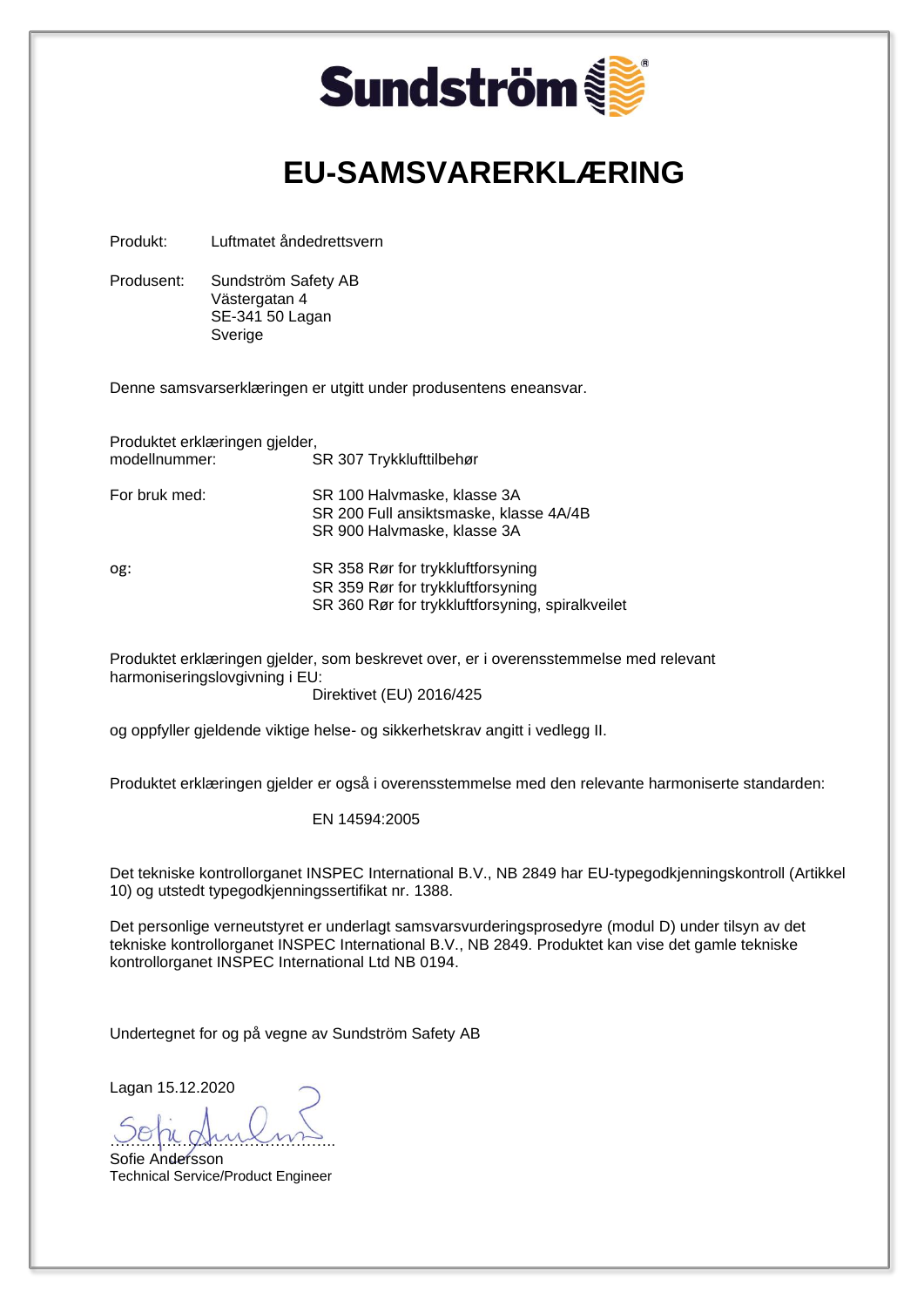

## **DEKLARACJA ZGODNOŚCI**

Produkt: Respirator zasilany powietrzem

Wytwórca: Sundström Safety AB Västergatan 4 SE-341 50 Lagan **Szwecja** 

Wyłączną odpowiedzialność za niniejszą deklarację zgodności ponosi wytwórca.

| Przedmiot deklaracji,<br>numer modelu: | SR 307 Adapter spréżonego powietrza                                                                                         |
|----------------------------------------|-----------------------------------------------------------------------------------------------------------------------------|
| Do użycia z:                           | SR 100 Półmaska, klasa 3A<br>SR 200 Pełna maska twarzowa, klasa 4A/4B<br>SR 900 Półmaska, klasa 3A                          |
| oraz:                                  | SR 358 Przewód sprężonego powietrza<br>SR 359 Przewód sprężonego powietrza<br>SR 360 Przewód sprężonego powietrza, spiralny |

Wymienione powyżej przedmioty deklaracji są zgodne z obowiązującymi zharmonizowanymi przepisami UE:

#### rozporządzenie (UE) 2016/425

oraz spełniają obowiązujące istotne przepisy dotyczące bezpieczeństwa i higieny pracy określone w załączniku nr II.

Przedmioty deklaracji są także zgodne z obowiązującą zharmonizowaną normą:

#### EN 14594:2005

Instytucja notyfikowana INSPEC International B.V., NB 2849 przeprowadziła europejskie badanie typu (Artykuł 10) i wystawiła certyfikat z europejskiego badania typu nr 1388.

Zastosowanie środków ochrony indywidualnej jest uzależnione od wyników oceny zgodności (moduł D) przeprowadzonej pod nadzorem instytucji notyfikowanej INSPEC International B.V., NB 2849. Produkt może przedstawiać starą jednostkę notyfikowaną INSPEC International Ltd NB 0194.

Podpisano w imieniu Sundström Safety AB

Lagan, 2020-12-15

…………………………………….. Sofie Andersson Technical Service/Product Engineer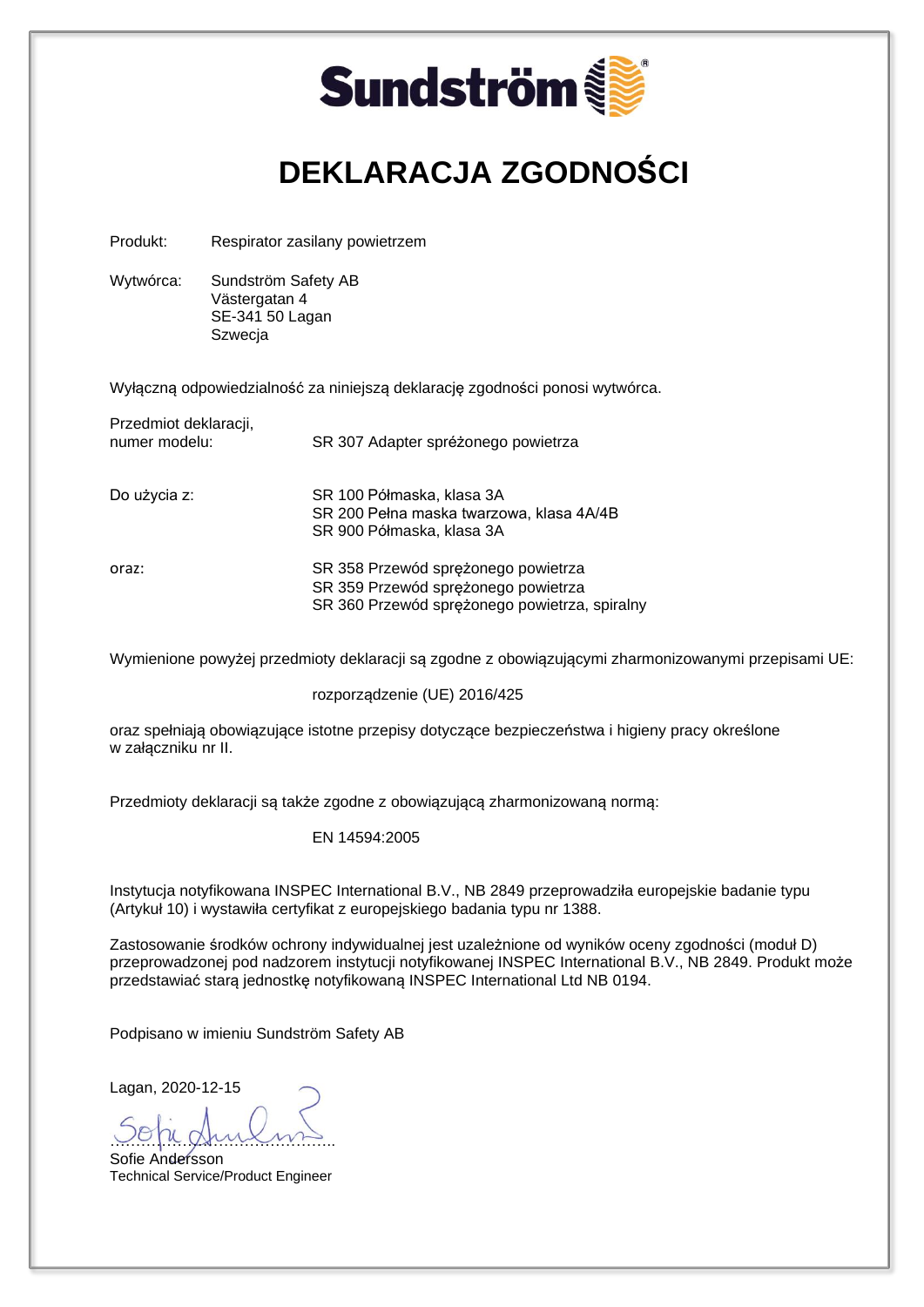

## **DECLARAÇÃO DE CONFORMIDADE DA UE**

Produto: Respirador de alimentação de ar

Fabricante: Sundström Safety AB Västergatan 4 SE-341 50 Lagan Suécia

Esta declaração de conformidade é emitida sob a exclusiva responsabilidade do fabricante.

| Objeto da declaração,<br>número de modelo: | SR 307 Acessório de Ar Comprimido                                                                                                                        |
|--------------------------------------------|----------------------------------------------------------------------------------------------------------------------------------------------------------|
| Para utilização com:                       | SR 100 Semi-máscara, classe 3A<br>SR 200 Máscara completa, classe 4A/4B<br>SR 900 Semi-máscara, classe 3A                                                |
| e:                                         | SR 358 Tubo de fornecimento de ar comprimido<br>SR 359 Tubo de fornecimento de ar comprimido<br>SR 360 Tubo de fornecimento de ar comprimido, em espiral |

Os objetos da declaração descrita acima estão em conformidade com a legislação de harmonização da União relevante:

Regulamento (UE) 2016/425

e cumprem os requisitos essenciais de saúde e segurança em vigor, tal como descritos no Anexo II.

Os objetos da declaração também estão em conformidade com a norma harmonizada relevante:

#### EN 14594:2005

O organismo notificado, INSPEC International B.V., NB 2849, realizou o exame UE de tipo (Artigo 10) e emitiu o certificado de exame UE de tipo com o n.º 1388.

O EPP está sujeito ao procedimento de avaliação de conformidade (Módulo D) sob a supervisão do organismo notificado INSPEC International B.V., NB 2849. O produto pode apresentar o antigo organismo notificado INSPEC International Ltd NB 0194.

Assinado por e em nome de Sundström Safety AB

Lagan, 2020-12-15

<u>voja gruioms</u> Sofie Andersson

Engenheira de Assistência Técnica/Produto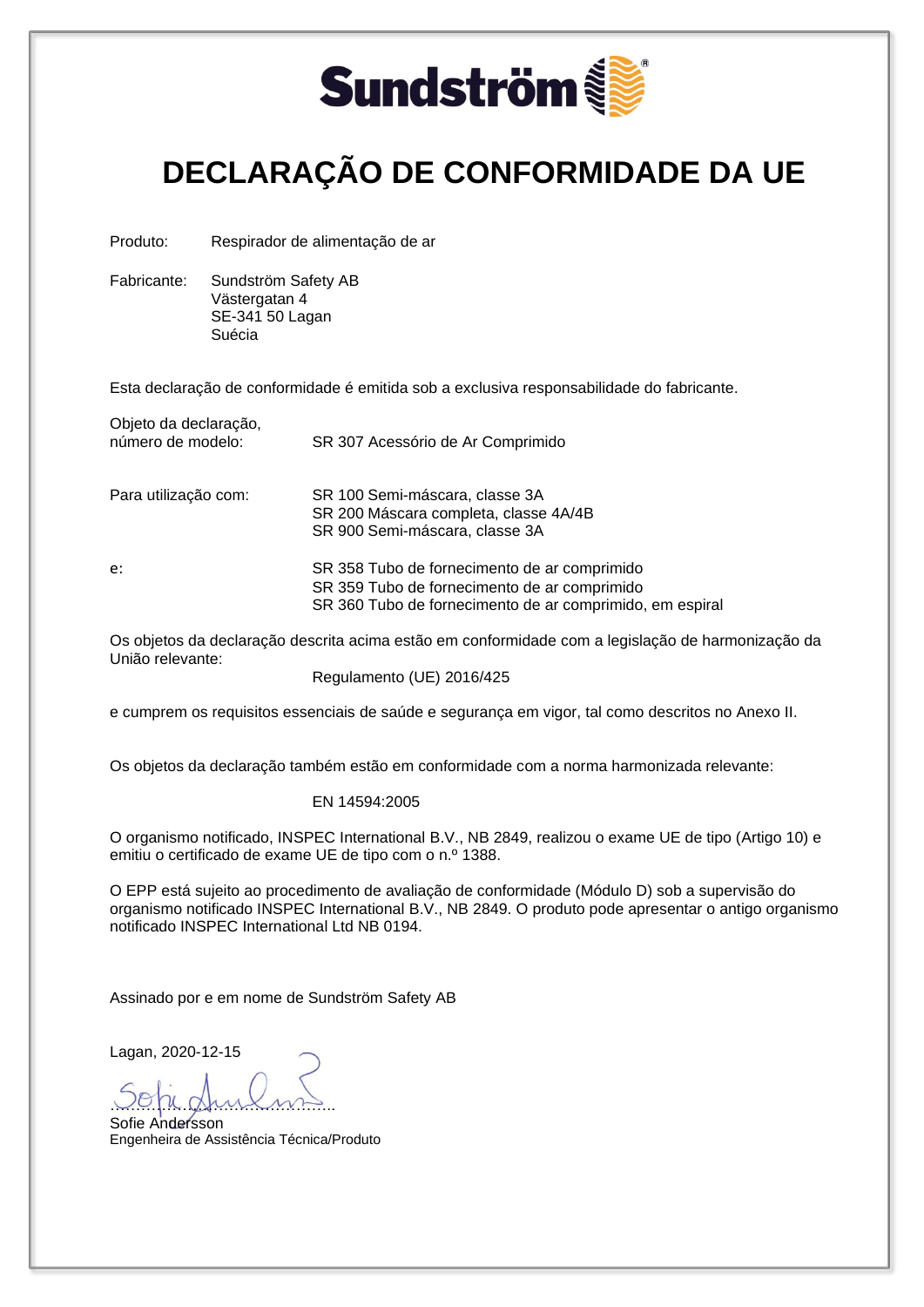

## **VYHLÁSENIE O ZHODE EÚ**

Výrobok: Respirátor s prívodom vzduchu

Výrobca: Sundström Safety AB Västergatan 4 SE-341 50 Lagan Švédsko

Toto vyhlásenie o zhode sa vydáva na výhradnú zodpovednosť výrobcu.

| Predmet vyhlásenia, |                                                                                                                                                    |
|---------------------|----------------------------------------------------------------------------------------------------------------------------------------------------|
| číslo modelu:       | SR 307 Nadstavec na stlačený vzduch                                                                                                                |
| Na použitie s:      | SR 100 Polomaska, trieda 3A<br>SR 200 Celotvárová maska, trieda 4A/4B<br>SR 900 Polomaska, trieda 3A                                               |
| a:                  | SR 358 Trubica na prívod stlačeného vzduch<br>SR 359 Trubica na prívod stlačeného vzduch<br>SR 360 Trubica na prívod stlačeného vzduchu, špirálová |

Predmet vyhlásenia opísaný vyššie je v súlade s príslušnými harmonizovanými právnymi predpismi Únie:

Nariadenie (EÚ) 2016/425

a spĺňa dôležité platné zdravotné a bezpečnostné požiadavky uvedené v Prílohe II.

Predmety vyhlásenia sú taktiež v súlade s príslušnou harmonizovanou normou:

EN 14594:2005

Notifikovaný orgán INSPEC International B.V., NB 2849 vykonal typovú skúšku EÚ (Článok 10) a vydal osvedčenie o typovej skúške EÚ č. 1388.

PPE podlieha postupu posudzovania zhody (Modul D) pod dohľadom notifikovaného orgánu INSPEC International B.V., NB 2849. Výrobok môže obsahovať starý notifikovaný orgán INSPEC International Ltd NB 0194.

Podpísané v mene Sundström Safety AB

Lagan, 15. 12. 2020

……………………………………..

Sofie Andersson Technik pre technické služby/produkty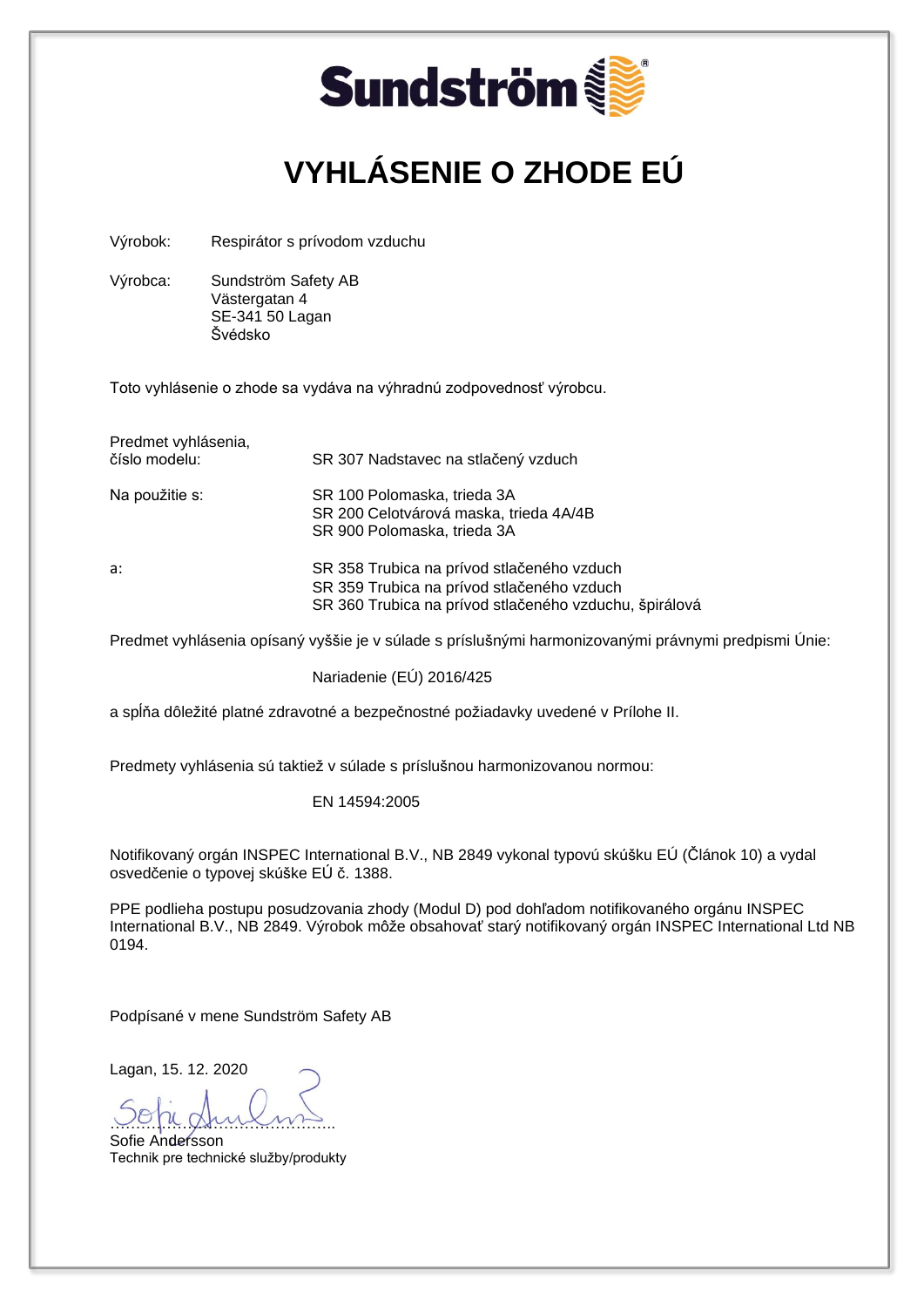

## **IZJAVA ES O SKLADNOSTI**

Izdelek: Respirator z dovodom zraka

Proizvajalec: Sundström Safety AB Västergatan 4 SE-341 50 Lagan Švedska

Ta izjava o skladnosti se izdaja na izključno odgovornost proizvajalca.

| Predmet izjave,<br>številka modela:     | SR 307 Priključek za stisnjen zrak                                                                                                       |
|-----------------------------------------|------------------------------------------------------------------------------------------------------------------------------------------|
| Za uporabo z naslednjimi<br>pripomočki: | SR 100 Polovična maska, razred 3A<br>SR 200 Maska za cel obraz, razred 4A/4B<br>SR 900 Polovična maska, razred 3A                        |
| in:                                     | SR 358 Cev za dovod stisnjenega zraka<br>SR 359 Cev za dovod stisnjenega zraka<br>SR 360 V spiralo navita cev za dovod stisnjenega zraka |

Zgoraj opisani predmeti izjave so skladni z veljavno harmonizirano zakonodajo Evropske unije: Uredba (EU) 2016/425

in izpolnjujejo veljavne bistvene zahteve glede zdravja in varnosti, določene v Prilogi II.

Predmeti izjave so prav tako skladni z ustreznim harmoniziranim standardom:

EN 14594:2005

Priglašeni organ INSPEC International B.V., NB 2849, je izvedel tipski pregled EU (Člen 10) in izdal certifikat o tipskem pregledu EU št. 1388.

PPE je predmet postopka ocene skladnosti (modul D) pod nadzorom priglašenega organa INSPEC International B.V., NB 2849. Izdelek lahko prikazuje stari priglašeni organ INSPEC International Ltd NB 0194.

Podpisano za in v imenu podjetja Sundström Safety AB

Lagan, 15. 12. 2020

<u>voja gruioms</u> Sofie Andersson

Tehnične storitve/produktni inženir